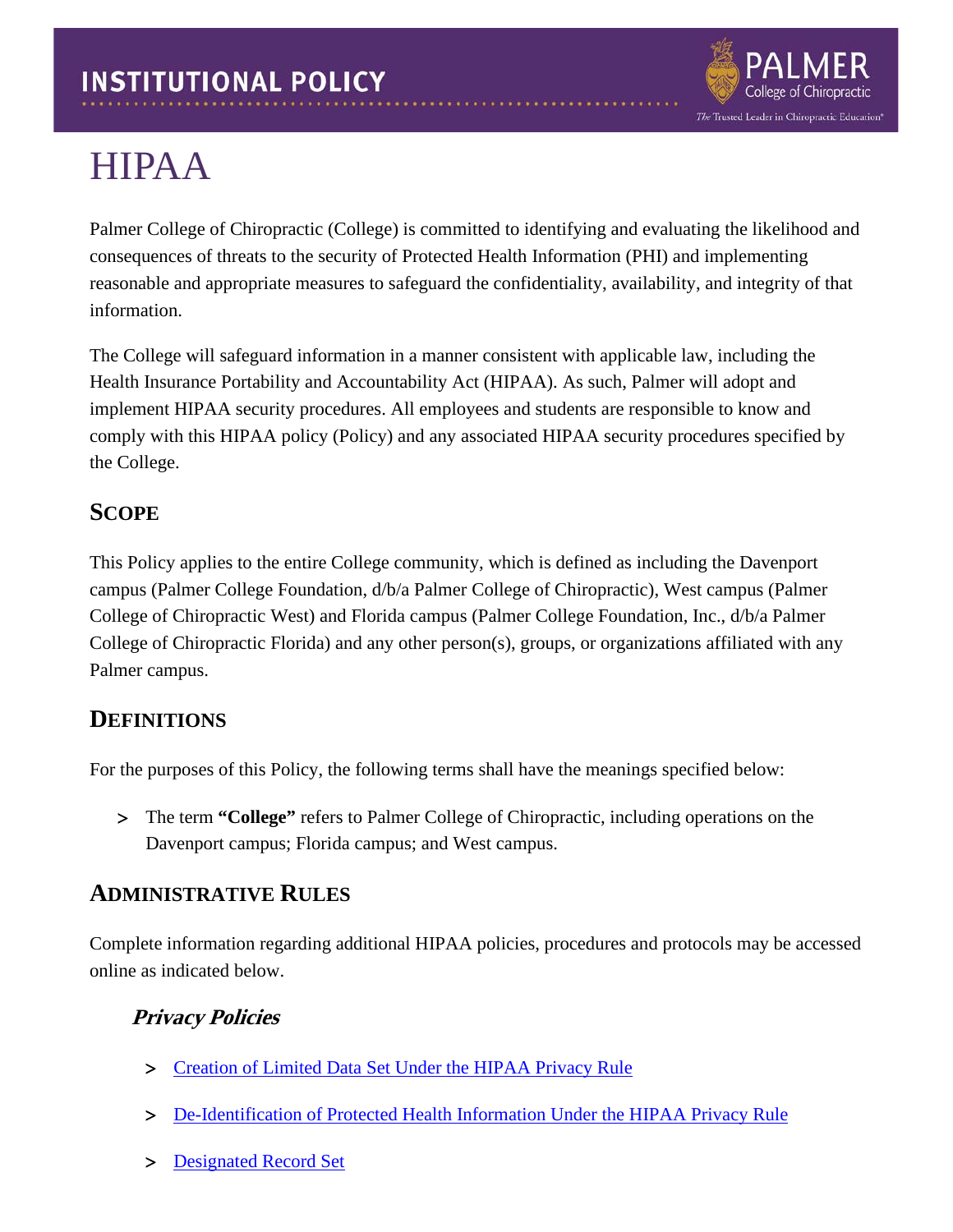- > [Designation of the Palmer College of Chiropractic Affiliated Covered Entity \(ACE\)](https://www.palmer.edu/getmedia/27848e06-5317-4406-96ac-04d7dc0b1e14/ip-hipaa-designation-affiliated-covered-entity.pdf)
- > [Designation of the Palmer College of Chiropractic Health Care Component \(HCC\)](https://www.palmer.edu/getmedia/f93a4e56-714f-4317-b98b-63fd01352375/ip-hipaa-designation-pcc-hcc.pdf)
- > HIPAA Breach Policy and Procedures
- > [Managing Arrangements of Business Associates with](https://www.palmer.edu/getmedia/51a1eb58-49d3-4b24-a7de-5a5d7618c639/ip-hipaa-managing-arrangements-of-biz-associates.pdf) Palmer College of Chiropractic
- > [Marketing with The Use of Protected Health Information](https://www.palmer.edu/getmedia/55dab611-32e0-4f63-b072-c8cd5eb7e4ff/ip-hipaa-marketing-with-use-of-phi.pdf)
- > [Notice of Privacy Practices \(NPP\) Distribution and Acknowledgement](https://www.palmer.edu/getmedia/39a261ee-d8b9-4a12-ad73-cce1a31e3d7e/ip-hipaa-notice-of-privacy-practices.pdf)
- > [Requests by Patients for Alternative Confidential Communications](https://www.palmer.edu/getmedia/8f6154e5-db6c-40ed-94e4-850422c36a23/ip-hipaa-alternative-confidential-communications.pdf)
- > [Requests by Patients for an Accounting of Certain Disclosures](https://www.palmer.edu/getmedia/0dae7641-679c-4207-ae19-49a2805da0a1/IP-HIPAA-Accounting-Certain-Disclosures2.pdf)
- > [Requests by Patients for Restrictions on Uses and Disclosures of Protected Health](https://www.palmer.edu/getmedia/d2fe949f-f364-4cbf-b695-c94d0fa072ce/ip-hipaa-requests-by-patients-for-restrictions-phi.pdf)  **[Information](https://www.palmer.edu/getmedia/d2fe949f-f364-4cbf-b695-c94d0fa072ce/ip-hipaa-requests-by-patients-for-restrictions-phi.pdf)**
- > [Requests by Patients to Amend Protected Health Information](https://www.palmer.edu/getmedia/1cd9f623-cf14-4698-bba3-2c24d7690b3c/ip-hipaa-requests-by-patients-to-amend-phi.pdf)
- > [Sale of Protected Health Information](https://www.palmer.edu/getmedia/164fd809-1296-4310-96e7-09ff09e24984/ip-hipaa-sale-of-phi.pdf)
- > [The Minimum Necessary Standard](https://www.palmer.edu/getmedia/48eaf807-bf5f-4467-b4a8-35904da09bc2/ip-hipaa-minimum-necessary-standard.pdf)
- > [Use of and Safeguards for Protected Health Information by Palmer College of Chiropractic](https://www.palmer.edu/getmedia/78e06237-31c0-4ed4-b40f-698b74492002/ip-hipaa-uses-and-safeguards-phi-by-pcc-internal-biz-assoc.pdf)  [Internal Business Support Personnel](https://www.palmer.edu/getmedia/78e06237-31c0-4ed4-b40f-698b74492002/ip-hipaa-uses-and-safeguards-phi-by-pcc-internal-biz-assoc.pdf)
- > [Uses and Disclosures of Protected Health Information for Education and Training](https://www.palmer.edu/getmedia/cf9014a3-c86a-497d-85b9-8267d644bdc8/ip-hipaa-uses-and-disclosures-of-phi-for-ed-and-training.pdf)
- > [Uses and Disclosures of Protected Health Information for Fundraising](https://www.palmer.edu/getmedia/27fb1623-a91f-48df-ba24-73148b08c2fd/ip-hipaa-uses-and-disclosures-of-phi-fundraising.pdf)
- > [Uses and Disclosures of Protected Health Information Not Requiring Patient Authorization](https://www.palmer.edu/getmedia/7073bd93-0a31-433b-8d46-8069c8c7f488/ip-hipaa-uses-and-disclosures-phi-not-requiring-patient-authorization.pdf)  [or an Opportunity to Agree or to Object](https://www.palmer.edu/getmedia/7073bd93-0a31-433b-8d46-8069c8c7f488/ip-hipaa-uses-and-disclosures-phi-not-requiring-patient-authorization.pdf)
- > [Uses and Disclosures of Protected Health Information That Require Patient Authorization](https://www.palmer.edu/getmedia/fdf2e6c1-a8b4-4ec9-9dcb-521726847d94/ip-hipaa-uses-disclosures-phi-require-patient-authorization-clinical.pdf)  [\(Clinical Non-Research and Clinical Research\)](https://www.palmer.edu/getmedia/fdf2e6c1-a8b4-4ec9-9dcb-521726847d94/ip-hipaa-uses-disclosures-phi-require-patient-authorization-clinical.pdf)
- > Uses and Disclosures of Protected Health [Information That Require Patient Authorization](https://www.palmer.edu/getmedia/f177148d-7269-45bd-a3ec-a1976d01cc9a/ip-hipaa-uses-and-disclosrs-phi-opport-to-agree-or-to-object.pdf)  [or an Opportunity to Agree or to Object](https://www.palmer.edu/getmedia/f177148d-7269-45bd-a3ec-a1976d01cc9a/ip-hipaa-uses-and-disclosrs-phi-opport-to-agree-or-to-object.pdf)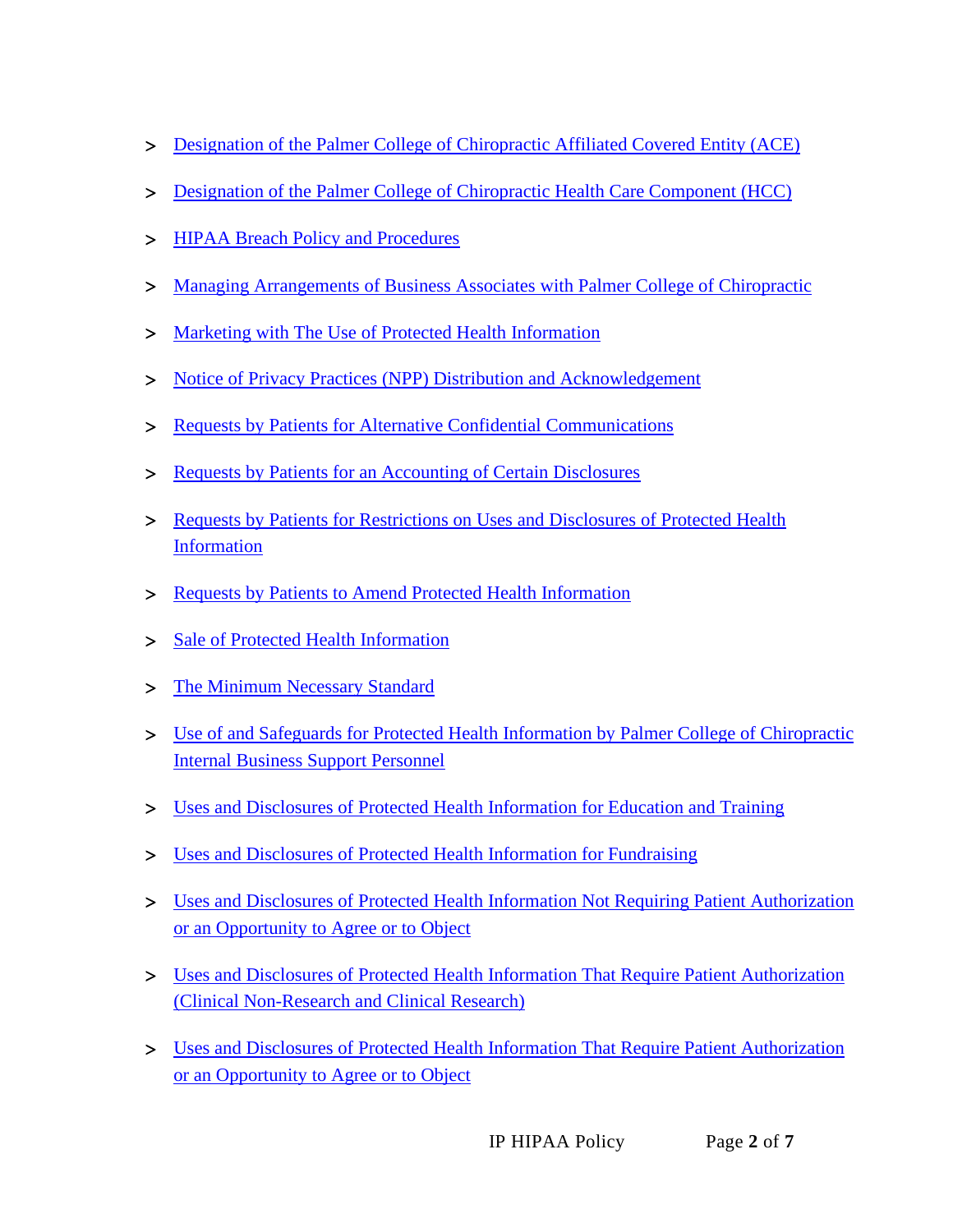> [Verifying Identity and Authority of Persons Seeking Disclosure of a Patient's Protected](https://www.palmer.edu/getmedia/95924fa2-6dfb-4919-b339-ba9c920b813d/ip-hipaa-verifying-identity-and-authority.pdf)  [Health Information \(PHI\)](https://www.palmer.edu/getmedia/95924fa2-6dfb-4919-b339-ba9c920b813d/ip-hipaa-verifying-identity-and-authority.pdf)

#### **Security Policies**

- > [Email Communications Involving Protected Health Information](https://www.palmer.edu/getmedia/451afde0-8c5b-4480-a059-e8a11949f265/ip-hipaa-email-communications-phi.pdf)
- > [HIPAA Security Auditing](https://www.palmer.edu/getmedia/dfb3ddc0-9431-409d-822a-52160c1bc32f/ip-hipaa-security-audit-policy.pdf)
- > [HIPAA Privacy and Security Training](https://www.palmer.edu/getmedia/4294f3a3-e59a-495e-9756-fa93e49c939f/ip-hipaa-privacy-and-security-training.pdf)
- > [HIPAA Security Contingency Planning](https://www.palmer.edu/getmedia/394fd9be-4ab8-4097-accb-a0fc73f021f7/ip-hipaa-security-contingency-plan.pdf)
- > [HIPAA Security Data Management](https://www.palmer.edu/getmedia/3b50a7ad-9cc3-431d-bf7d-07d513d83c4f/ip-hipaa-security-data-management-and-backup.pdf)
- > [HIPAA Security Facilities Management](https://www.palmer.edu/getmedia/989c283d-c10e-4aaa-8aa4-73b125f9950f/ip-hipaa-facilities-management.pdf)
- > [HIPAA Security Oversight](https://www.palmer.edu/getmedia/bf9453f5-d98b-4b9b-94b0-a010a7695a19/ip-hipaa-security-oversight.pdf)
- > [HIPAA Security Risk Management](https://www.palmer.edu/getmedia/86290f13-c8af-4dd8-998b-a037fb14e2d1/ip-hipaa-security-risk-management.pdf)

## **STANDARD INSTITUTIONAL POLICY PROVISIONS**

Institutional policies are supplemented by provisions that are applicable to all institutional policies. It is the responsibility of all employees and students to know and comply with these standards.

> [Standard Provisions Applicable to All Institutional Policies](https://www.palmer.edu/getmedia/7a1240f1-0fb4-41e4-b543-50defa3da2a0/standard-provisions-applicable-to-all-institutional-policies.pdf)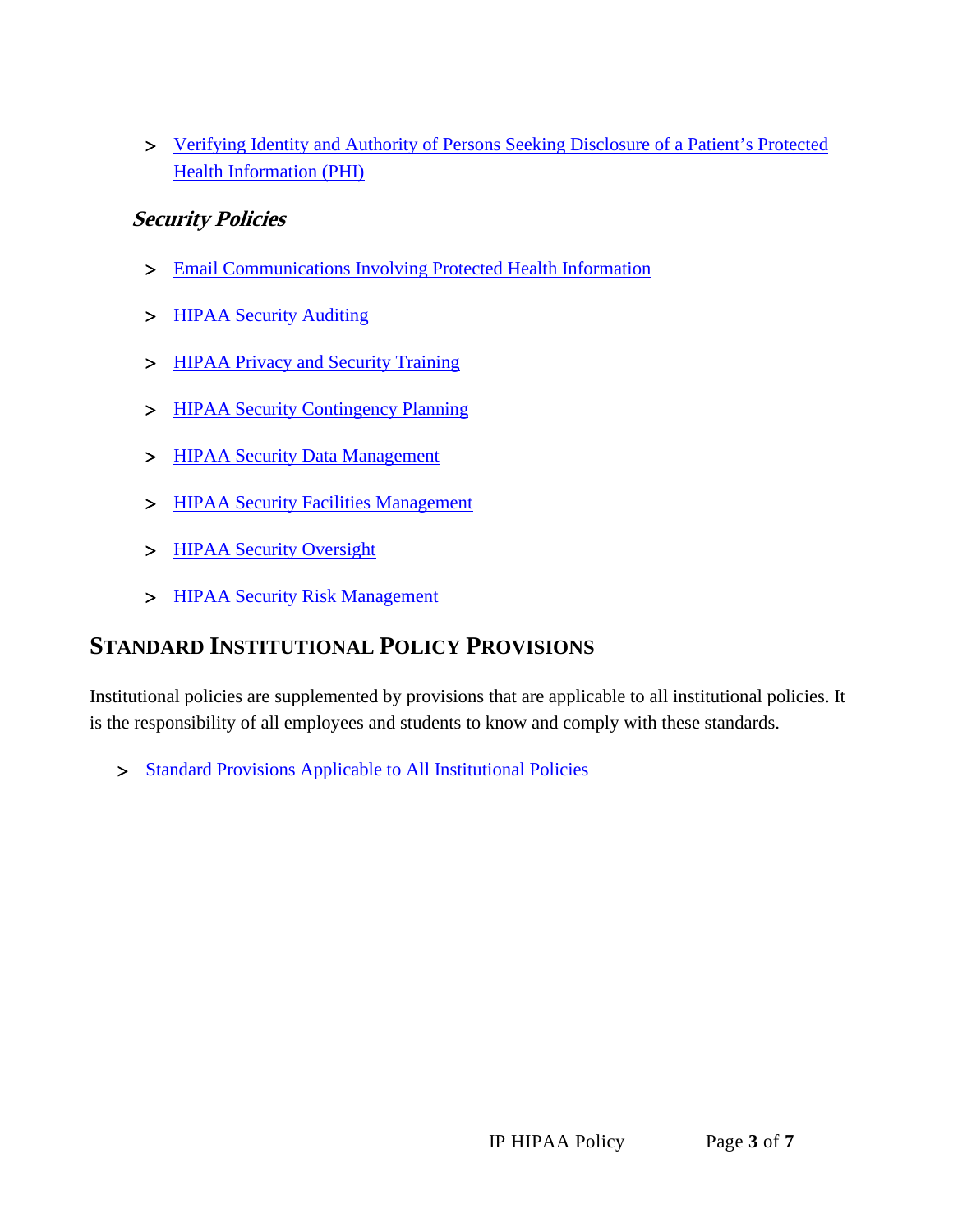# Additional Information

# **ASSOCIATED POLICIES, PROCESSES AND/OR PROCEDURES**

This Policy is supplemented below. It is the responsibility of all employees and students to know and comply with policies and procedures as supplemented.

## **POLICIES**

> [Confidential Information](http://www.palmer.edu/getmedia/40c12bcc-b79e-41c2-855b-5422e1e6b4ad/ip-confidential-information.pdf)

### **PROCESSES AND/OR PROCEDURES**

> Encryption and File Security

### **FORMS/INSTRUCTIONS**

> N/A

## **OTHER RELATED INFORMATION**

- > [HIPAA Training Tutorial -](https://palmerccstudents.safecolleges.com/login) Students
- > HIPAA Training Tutorial [Employees and Palmer Partners](https://palmercc.safecolleges.com/login)

## **CONTACTS**

#### **Security Officers**

> Davenport, Iowa Campus James Mountain Director of Information Security 1000 Brady Street Davenport, IA 52803 (563) 884-5728 [james.mountain@palmer.edu](mailto:james.mountain@palmer.edu)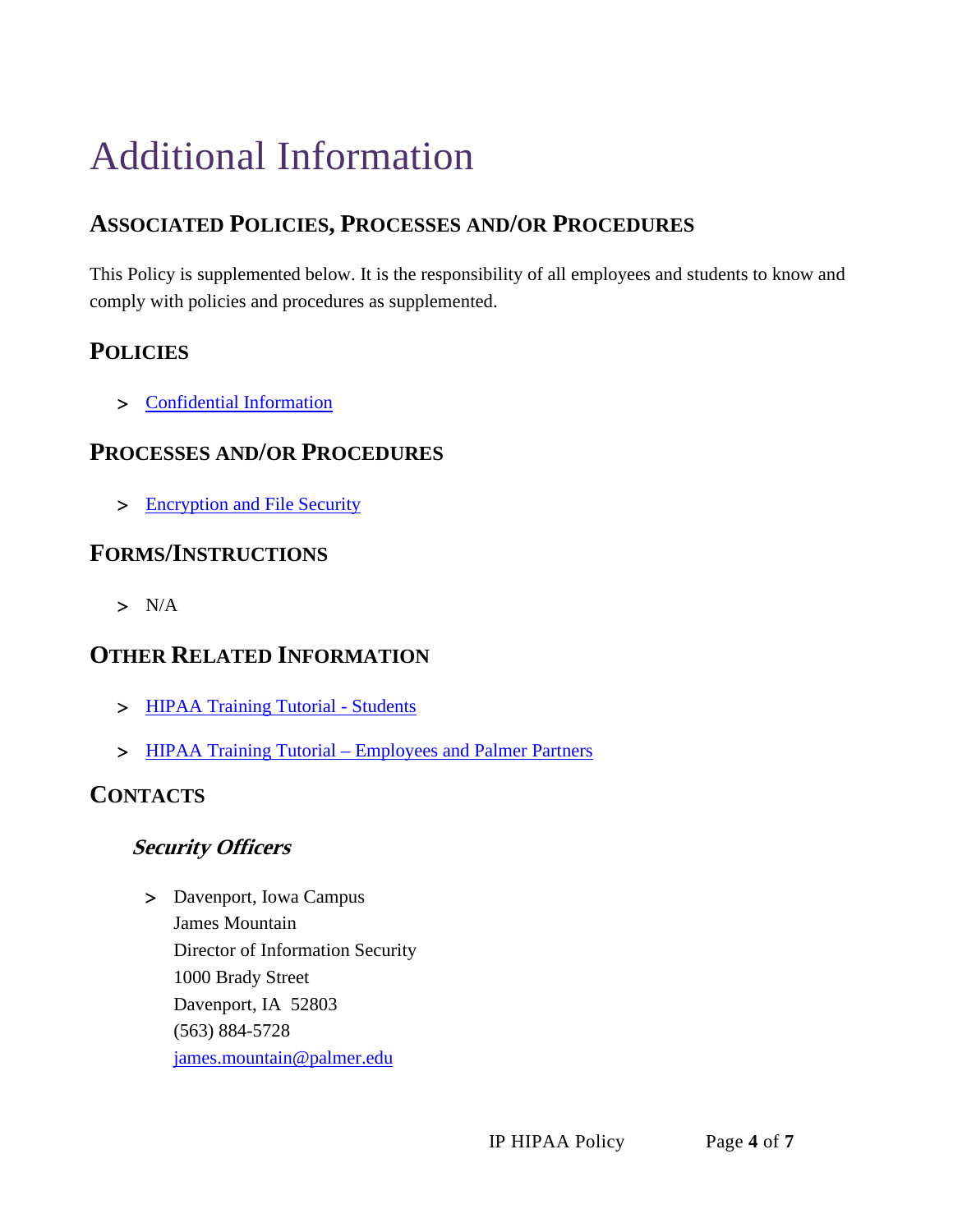> Florida Clinics, Port Orange, Fla. Matt Kellen 4705 S. Clyde Morris Blvd. Port Orange, FL 32129-4153 (386) 763-2640 [matt.kellen@palmer.edu](mailto:matt.kellen@palmer.edu)

> West Clinics, San Jose, Calif. Kelly Goetz 90 E. Tasman Drive San Jose, CA 95134 (408) 944-6104 [kelly.goetz@palmer.edu](mailto:kelly.goetz@palmer.edu)

#### **Privacy Officers**

- > Davenport, Iowa Clinics Ron Boesch, D.C 1000 Brady Street Davenport, IA 52803 (563) 884-5567 [ron.boesch@palmer.edu](mailto:ron.boesch@palmer.edu)
- > Florida Clinics, Port Orange, Fla. Shane Carter, D.C. 4705 S. Clyde Morris Blvd. Port Orange, FL 32129-4153 (386) 763-2628 [shane.carter@palmer.edu](mailto:shane.carter@palmer.edu)
- > West Clinics, San Jose, Calif. Tammi Clark, D.C. 90 E. Tasman Drive San Jose, CA 95134 (408) 944-6085 [tammi.clark@palmer.edu](mailto:tammi.clark@palmer.edu)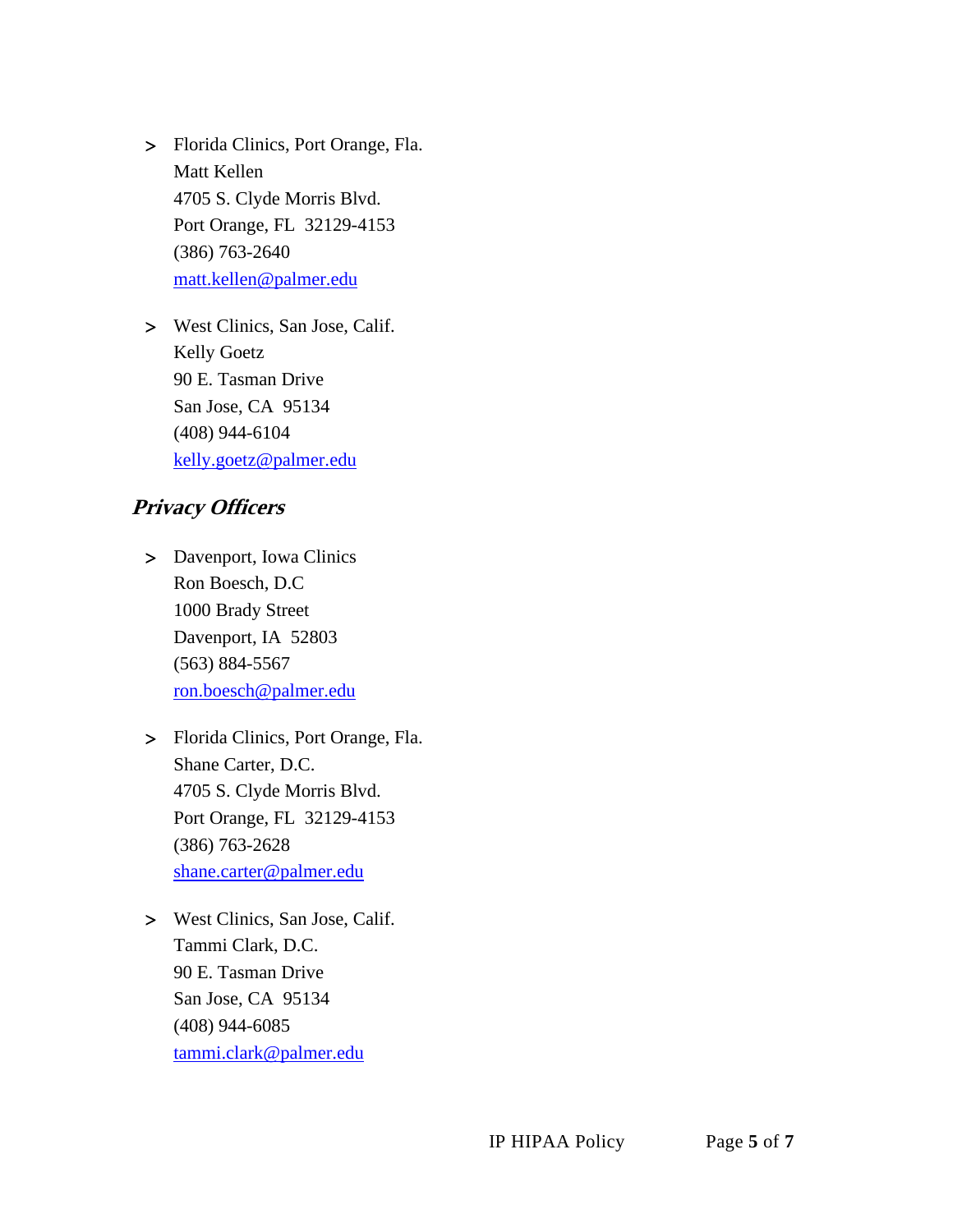> Research

Robert Vining, D.C. 1000 Brady Street Davenport, IA 52803 (563) 884-5690 [robert.vining@palmer.edu](mailto:robert.vining@palmer.edu)

> Senior Director for Human Resources Barry Pence, MBA, SPHR, SHRM-SCP 1000 Brady Street Davenport, IA 52803 (563) 884-5866

## **HISTORY**

| Provost<br>Palmer College of Chiropractic<br>1000 Brady Street<br>Davenport, Iowa<br>Phone: (563) 884-5761<br>dan.weinert@palmer.edu |
|--------------------------------------------------------------------------------------------------------------------------------------|